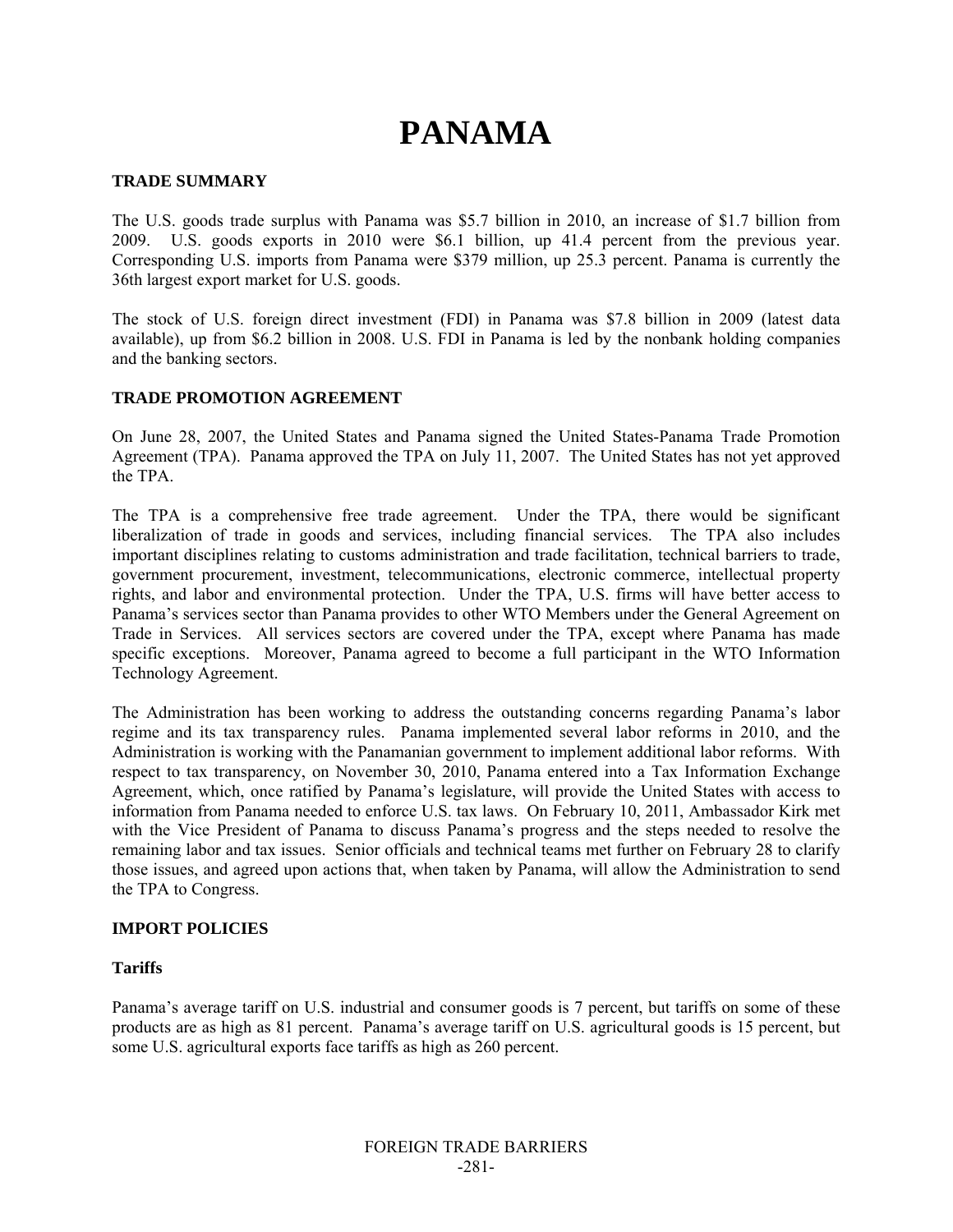Panama has made 15 changes to its tariff schedule since TPA negotiations were concluded, reducing its MFN tariffs on several hundred lines of agricultural products, including frozen/pre-cooked French fries, cooking oil, sausages, peanuts and cashews, and bottled natural and mineral water.

Under the TPA, 88 percent of U.S. exports of consumer and industrial goods will enter Panama duty-free, with remaining tariffs phased out over 5 years or 10 years. The TPA includes "zero for zero" immediate duty-free access for key U.S. sectors and products, including agricultural and construction equipment, information technology products, and medical and scientific equipment. Other key U.S. export sectors will also obtain significantly improved access to Panama's market as duties are phased out, including motor vehicles and parts, paper and wood products, and chemicals.

The TPA provides for immediate duty-free treatment for over 60 percent by value of U.S. agricultural exports to Panama, including high quality beef, certain pork and poultry products, cotton, wheat, soybeans and soybean meal, most fresh fruits and tree nuts, distilled spirits and wine, and a wide assortment of processed products. Duties on other agricultural goods will be phased out within 5 years to 12 years and on the most sensitive products within 15 years to 20 years. The TPA also provides for expanded market access opportunities through tariff-rate quotas (TRQs) for agricultural products such as pork, chicken leg quarters, dairy products, corn, rice, refined corn oil, dried beans, frozen French fries, and tomato products. These TRQs will permit immediate duty-free access for specified quantities that will increase as over-quota duties are phased out over the course of the implementation period. Apparel products made in Panama will be duty-free under the TPA if they use U.S. or Panamanian fabric and yarn. Strong customs cooperation commitments between the United States and Panama under the TPA will allow for verification of claims of origin or preferential treatment, and denial of preferential treatment or entry if claims cannot be verified.

#### **Nontariff Measures**

In addition to tariffs, all imports into Panama, except for foods and feeds, are subject to a 7 percent transfer tax levied both on the cost, insurance, and freight value, as well as on import duties and other handling charges. The transfer tax is higher for cigarettes and alcohol. Pharmaceuticals, foods, school supplies, goods that will be re-exported, and all products related to transactions occurring in any free zone when using endorsable documents are exempt from the transfer tax.

Importing entities are required to hold a commercial or industrial license to operate in Panama in order to import manufactured goods into the country without an import license. The commercial or industrial license may be obtained through Panama's online business registration service

(http://www.panamaemprende. gob.pa). Importing entities holding such a license are not required to have a separate import license for individual shipments, except for imports of certain controlled products such as weapons, medicine, pharmaceutical products, and certain chemicals.

# **GOVERNMENT PROCUREMENT**

Panamanian Law 22 of 2006, as amended by Law 66 of 2010 among others, regulates government procurement and other related issues. Law 22 was intended to streamline and modernize Panama's contracting system. It requires publication of all proposed government purchases. Law 22 also established PanamaCompra, an Internet-based procurement system (http://www.panamacompra.gob.pa) through which the government of Panama evaluates proposals and monitors the procurement process and holds consultations for public bids, including technical specifications and tender documents. PanamaCompra has been the forum for over 330,000 contracts valued at over \$3.8 billion since it opened in December 2006. The Panamanian government has generally handled procurement in a transparent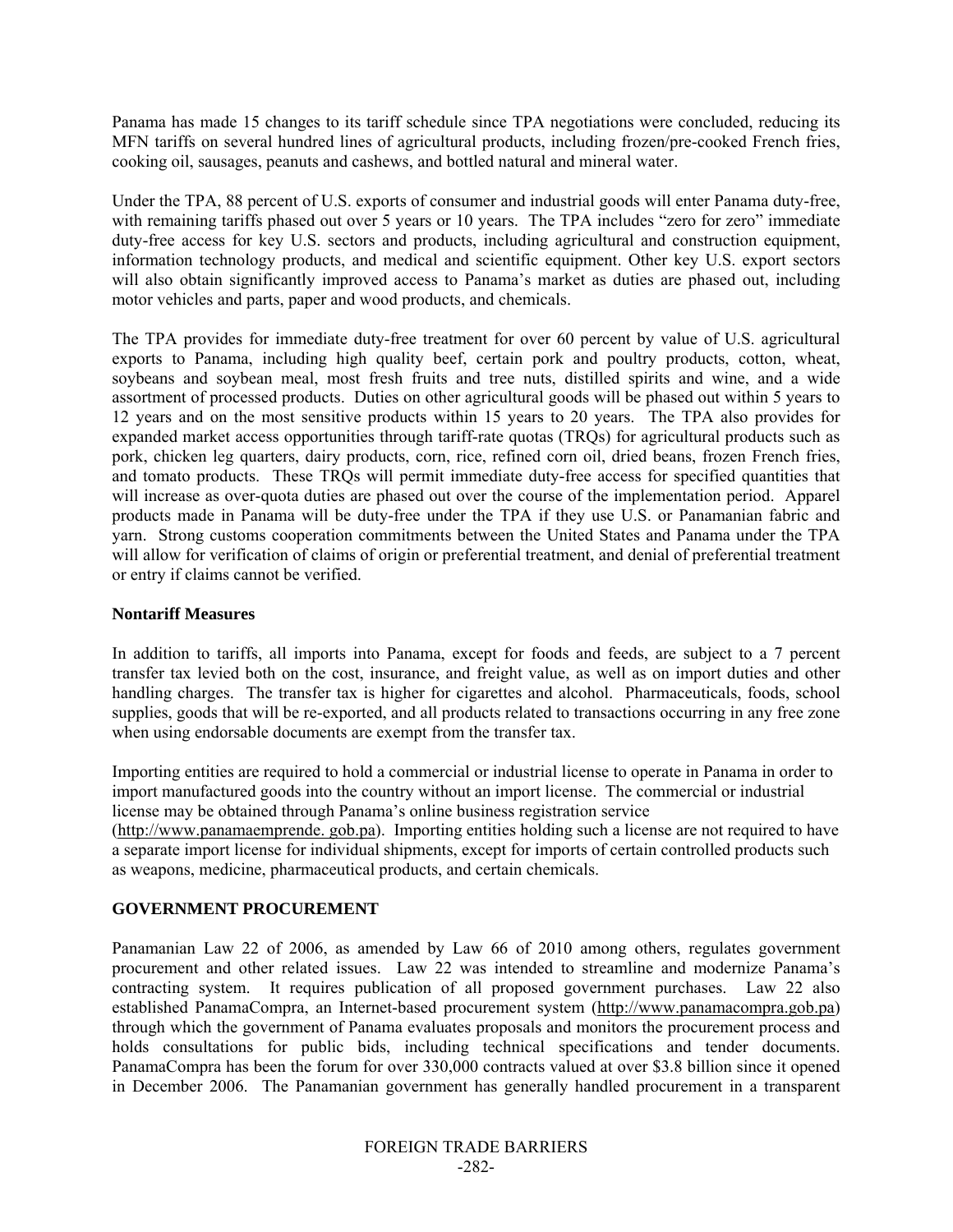manner, although occasionally U.S. companies have complained that certain required procedures have not been followed.

Between January 1 and July 15, 2010, the government of Panama procured approximately \$91 million in goods and services through 1,300 sole-source contracts, which the government justified on grounds of "urgency." Some of the procurements include expanding the Tocumen International Airport (\$26 million) and channeling the Caldera River (\$11 million). Panamanian business leaders have requested that sole-source contracting be used only on an exceptional basis, and U.S. firms have expressed concern about how the government of Panama establishes and evaluates the criteria used to select a procurement winner.

Panama has an administrative court to handle all public contracting disputes. The rulings of this administrative court are subject to review by Panama's Supreme Court.

Under the TPA, Panama's procuring entities will be required to use fair and transparent procurement procedures, including advance notice of purchases and timely and effective bid review procedures, for procurement covered by the TPA. U.S. suppliers will be permitted to bid on procurement above certain thresholds of most Panamanian government entities, including key ministries and state owned enterprises, on the same basis as Panamanian suppliers. In particular, U.S. suppliers will be permitted to bid on procurement by the Panama Canal Authority. Disputes relating to Panama Canal Authority procurement will continue to be addressed through the authority's existing procedures.

The TPA would also help to strengthen rule of law and fight corruption by requiring Panama to ensure under its domestic law that bribery in matters affecting trade and investment, including in government procurement, is treated as a criminal offense or is subject to non-criminal penalties where criminal responsibility is not applicable.

While Panama committed to become a party to the WTO Government Procurement Agreement at the time it joined the WTO, to date, it remains an observer.

#### **EXPORT SUBSIDIES**

Any company may import raw materials or semi-processed goods into Panama duty-free for export production, except for sensitive agricultural products, such as rice, dairy, pork, poultry, corn, and tomato products, or at a duty of 3 percent for domestic consumption or processing (pending certification that there is no national production). Companies are allowed a tax deduction of up to 100 percent of their profits from export operations through 2015, as provided in Law 11 of 2008.

In December 2009, Panama's National Assembly passed Law 82 of 2009, which creates a Certificate of Promotion of Agricultural Exports (CEFA) program. The CEFA gives incentives to agricultural exporters to reduce packing and transportation costs for specified nontraditional agricultural products. The government of Panama has issued 624 certificates valued at \$4.1 million.

A number of export industries, such as tourism, and special economic areas, such as free trade zones, are also exempt from paying certain types of taxes and import duties. The government of Panama established this policy to attract foreign investment, especially in economically depressed regions, such as the city of Colon. (Companies that benefit from these exemptions are not eligible to benefit from the CEFA program for their exports.) Companies operating in any of Panama's 15 export processing zones (EPZs) may import inputs duty-free, if products assembled in the zones are to be exported.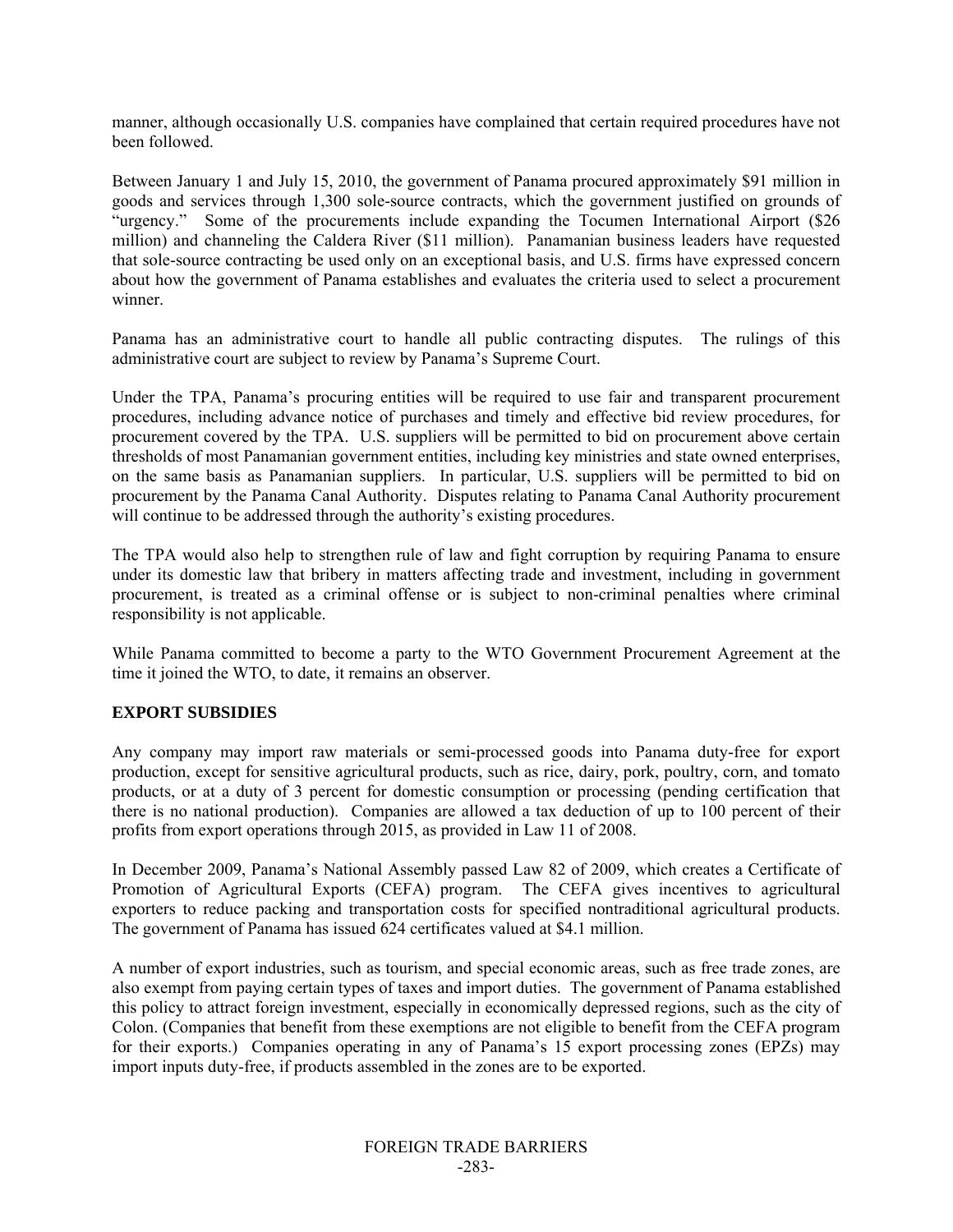Under the TPA, Panama may not adopt new duty waivers or expand existing duty waivers conditioned on the fulfillment of a performance requirement (*e.g.*, the export of a given level or percentage of goods or the use of domestic content in the production of goods).

# **INTELLECTUAL PROPERTY RIGHTS (IPR) PROTECTION**

The government of Panama is making efforts to strengthen the enforcement of IPR in Panama. Since 1997, two district courts and one superior tribunal have been exclusively adjudicating antitrust, patent, trademark, and copyright cases. Since January 2003, a specific prosecutor with national authority over IPR cases has consolidated and simplified the prosecution of those cases. Law No. 1 of 2004 added crimes against intellectual property as a predicate offense for money laundering, and Law 14 establishes a five to 12 year prison term, plus possible fines. A Committee for Intellectual Property (CIPI), comprising representatives from five government agencies (Colon Free Zone, Intellectual Property Registry, Ministry of Education, Customs, and the Attorney General), under the leadership of the Ministry of Commerce and Industry, is responsible for development of intellectual property policy in Panama.

The Panamanian government reports that, in 2009, there were 185 convictions for IPR-related violations, and it seized over \$17 million of illicit goods. However, given Panama's role as a transshipment point, U.S. industry remains concerned that Panama may become an important hub in the regional and global trade in pirated and counterfeit goods. Piracy is a significant problem in Panama, and Internet piracy is an emerging problem. For example, unauthorized downloaded movie or music files from the Internet often are used in the creation of pirated optical music and film discs distributed by street vendors.

The TPA would provide for improved standards for the protection and enforcement of a broad range of IPR, including protections for patents, trademarks, undisclosed test and other data submitted to obtain marketing approval for pharmaceuticals and agricultural chemicals, and digital copyrighted products such as software, music, text, and videos; and further deterrence of piracy and counterfeiting.

# **SERVICES BARRIERS**

Under the TPA, Panama will accord U.S. services suppliers substantial access to its services market, including financial services. Panama agreed to provide improved access in sectors like express delivery, and to grant new access in certain professional services that previously had been reserved exclusively to Panamanian nationals. Panama also agreed that portfolio managers in the United States would be able to provide portfolio management services to both mutual funds and pension funds in Panama. Under the TPA, U.S. insurance suppliers will be permitted to operate as a branch or a subsidiary.

One Panamanian telecommunications service supplier with U.S. ownership has reported that it believes that the Panamanian telecommunications regulatory authority, Asociación Nacional de los Servicios Públicos (ASEP), has not complied with the Panamanian law that requires that the rates that telecommunications operators pay to one another to send calls to their respective networks be determined by ASEP using an economic cost model. The company has also complained that there is a lack of transparency in ASEP's decision-making regarding the rates, adversely impacting the company's ability to provide telecommunications services in Panama.

# **INVESTMENT BARRIERS**

While Panama maintains an open investment regime and is generally receptive to foreign investment, the U.S. Government has received numerous property dispute complaints from U.S. investors and individual property holders. Many of these complaints appear to stem from the general lack of titled land in Panama and inadequate government administration of the property system. Panama enacted a law in 2009 (Law